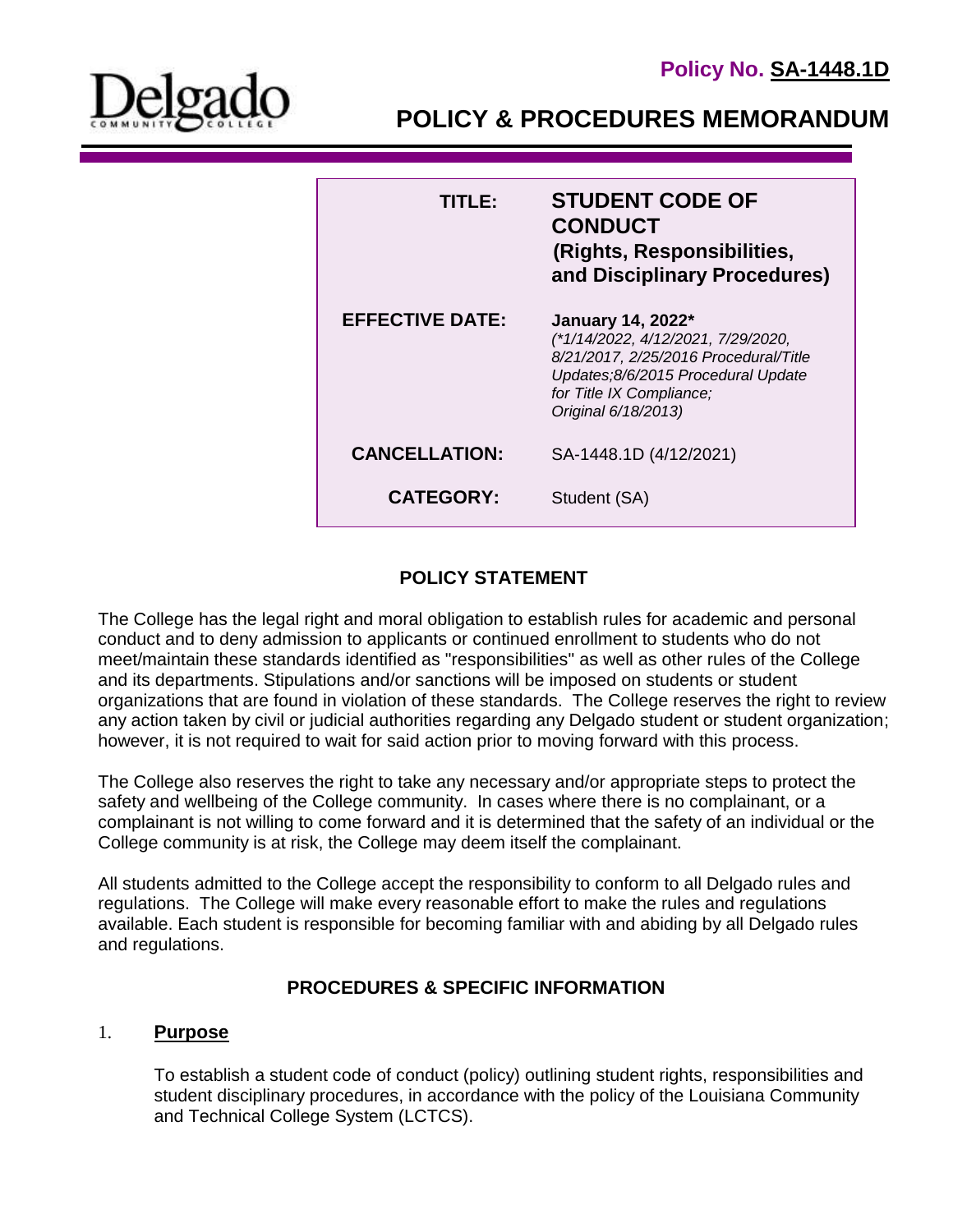January 14, 2022\* SA-1448.1D (*\*1/14/22; 4/12/2021, 7/29/2020, 8/21/2017, 2/25/2016 Procedural/Title Updates; 8/6/2015 Procedural Update for Title IX Compliance; Original: 6/18/2013)*

## 2. **Scope and Applicability**

This policy and procedures memorandum applies to all students and applicants of the College. The College's scope and authority may be extended based on conduct off campus in accordance with violations of the *Student Responsibilities* outlined in Section 7.

#### 3. **Background**

The basic philosophy of the policies and procedures in the Student Code of Conduct is one of education and fair, prompt resolution of problems. The focus of the Code is on growth and development of the individual student by encouraging self-control, by publishing clear behavioral guidelines (rules and regulations) and by fostering the rights and privileges of others.

Regardless of how a case is processed, the goals are the same: to redirect the behavior of the student in acceptable patterns and to protect the rights of all students and the entire College community. There exists a fundamental difference between the nature of the Student Code of Conduct and that of criminal law. The Code is not intended to resemble the policies or procedures of the criminal justice system. Rather, it involves a closed, informal hearing. The rules of criminal law are neither required nor necessary to achieve the educational goal of the Student Code of Conduct.

Delgado Community College is a multicultural community composed of diverse students, faculty, and staff. Delgado will not tolerate harassment of any person or group of persons based on race, color, religious or political affiliation, gender, gender identity, sexual orientation, citizenship, national origin, age, disability/handicap or marital status or veteran's status, pregnancy, childbirth and related medical conditions, and the sickle cell trait. Each member of the College community is held accountable to this standard which is strongly reflected in this Code.

### 4. **Code Authority**

Delgado Community College is governed by the Board of Supervisors for the Louisiana Community and Technical College System. The Vice Chancellor for Academic and Student Affairs has the responsibility for the implementation of the Student Code of Conduct.

### 5. **Definitions**

- A. The term "Appeal" refers to the process by which a student may request reconsideration of a prior decision made regarding their disciplinary status with the College.
- B. The term "College" means Delgado Community College and, collectively, those responsible for its control and operation and applies to all sites at which the College conducts any operations.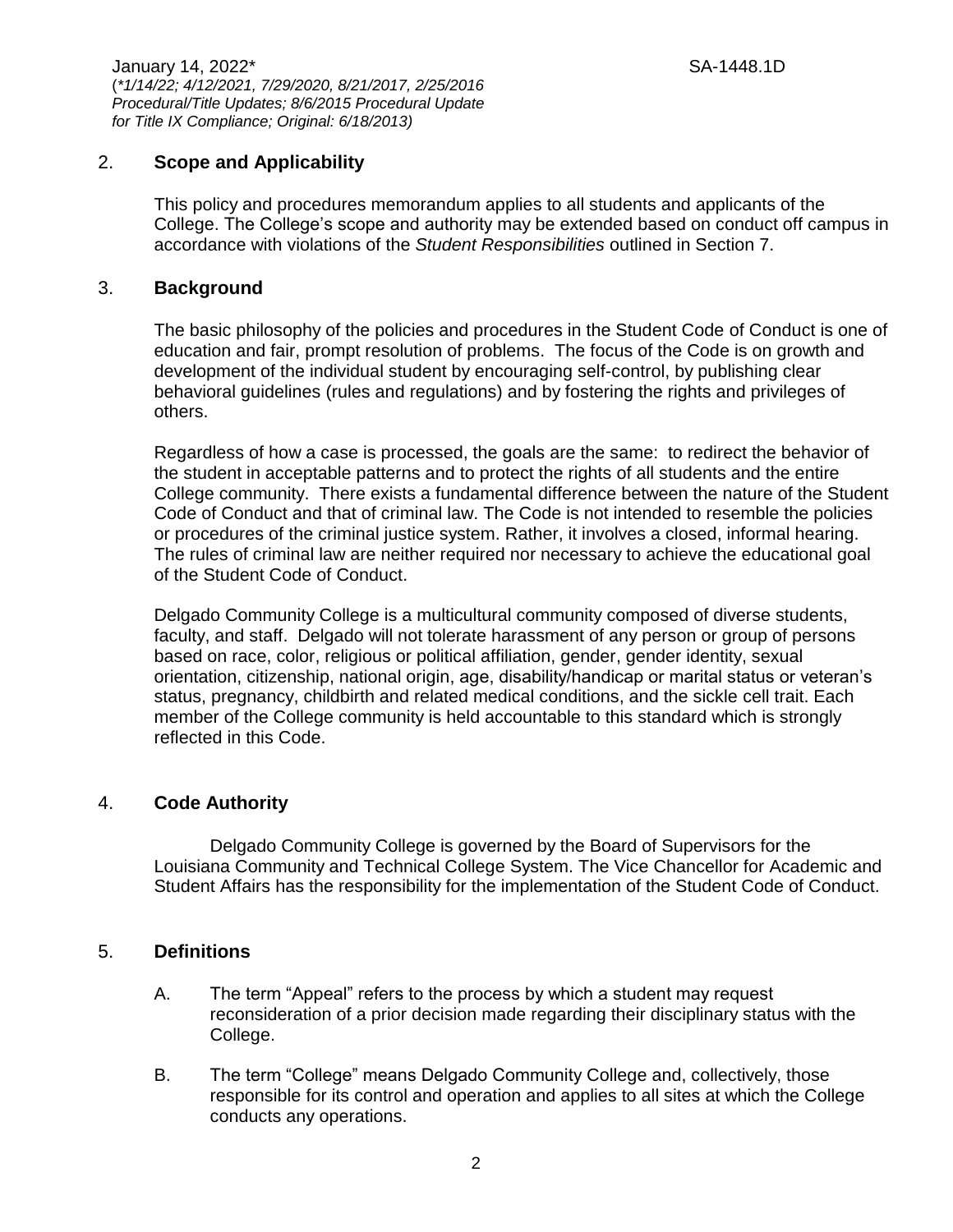- C. The term "College Community" includes trustees, students, and employees of the College as well as any independent contractors or other third parties to the extent articulated under contractual agreements.
- D. The term "College Premises" means buildings, grounds, virtual platforms, and technology resources owned, leased, operated, controlled, supervised, or temporarily utilized by the College.
- E. The term "College-sponsored activity" means any physical or virtual activity that is initiated, authorized, or supervised by the College, or that involves representation of the College.
- F. "College Official" means administrators, supervisors, faculty, adjunct faculty, support staff, campus security, coaches, or trainers.
- G. The term "Complainant" means an individual who makes a complaint against another individual.
- H. The term "Respondent" means an individual who is reported by the complainant to have committed a violation of code, policy or procedure of the College.
- I. "Preponderance of Evidence" means evidence which is of greater weight or more convincing than the evidence to the contrary; evidence which shows that something is more likely than not to be true or 50.1% likely to have occurred.
- J. "Resolution Conference" refers to an intervention in a dispute involving a student(s) where the goal is to come to some form of resolution in the matter. Or it may mean a meeting with a faculty member, student and the Dean of a Division (or Dean's designee) in which the goal is to determine the outcome of a case where a violation of the academic dishonesty code is alleged to have occurred.
- K. The term "Student" means an individual who has ever applied to the College.
- L. The term ["Judicial Affairs Committee"](http://docushare3.dcc.edu/docushare/dsweb/Get/Document-2001) refers to an ad hoc committee of the College comprised of members of a designated pool of trained faculty, staff and students who hear charges filed against an individual and recommend an outcome(s) based on the preponderance of evidence standard in accordance with the College's [Student Code](http://docushare3.dcc.edu/docushare/dsweb/Get/Document-80)  [of Conduct](http://docushare3.dcc.edu/docushare/dsweb/Get/Document-80) and [Student Judicial Procedures.](http://docushare3.dcc.edu/docushare/dsweb/Get/Document-4958)
- M. ["Incident Referral Form"](https://cm.maxient.com/reportingform.php?LouisianaCTCS&layout_id=5) refers to the form available on the College's website used by an individual to report behaviors or incidences of concern by a student(s).
- N. The term "Visitor" means any person who is not a member of the College community who is on College premises.
- O. The term "Witness" means an individual who has personal knowledge of a reported incident.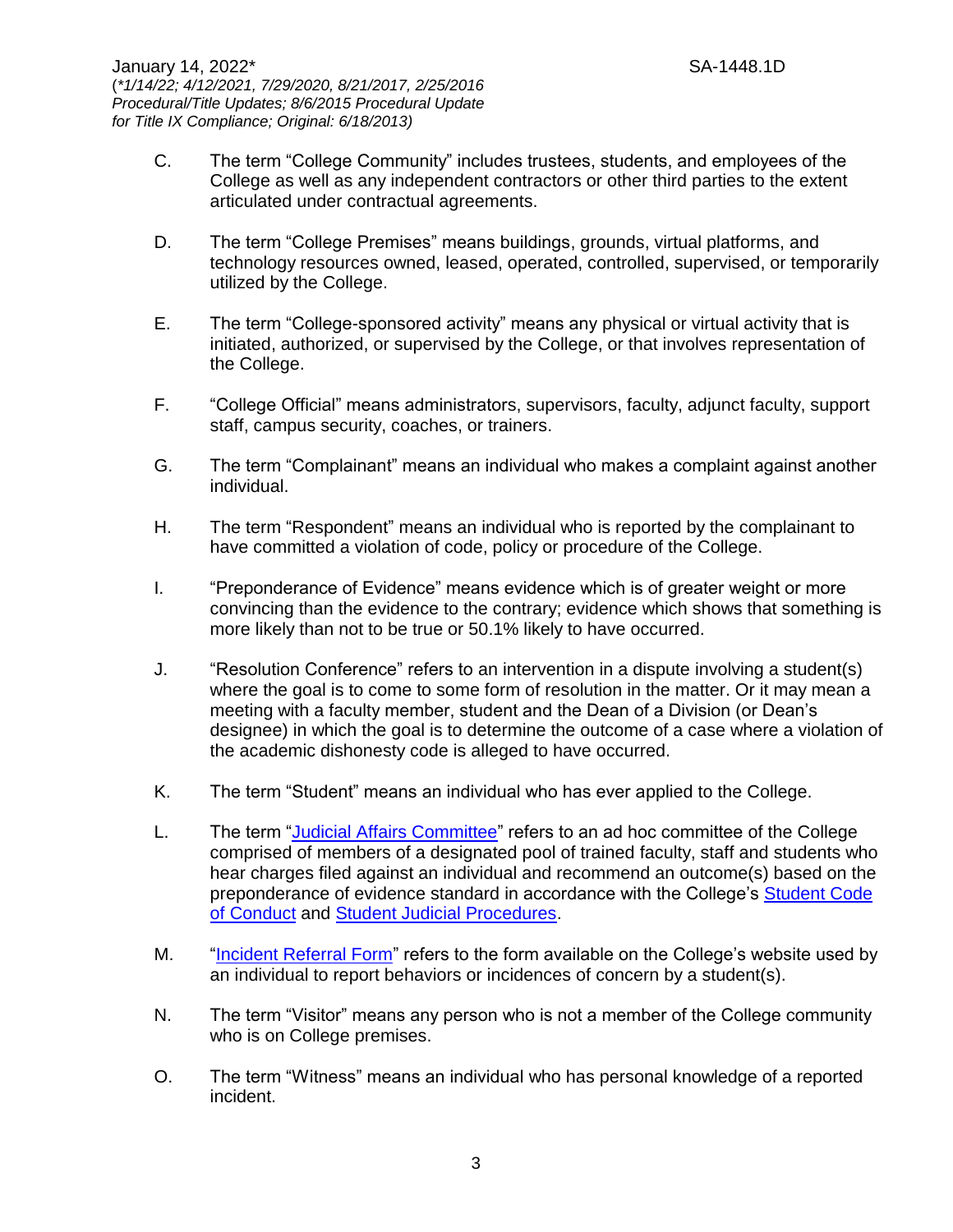- P. The term "Workday" means when the College is officially open for business operations. and excludes weekends, holidays, or other days the College is closed e.g., weather event, etc.).
- Q. The term "Written Notice" means email sent to an individual's preferred email address, or a hardcopy letter sent regular or certified mail. The email and mailing address on record in the College's student information system is considered official. It is the responsibility of the student to ensure that the correct address is on record in the College's student information system. Generally, written notice to an incorrect address on file is not an acceptable reason to delay or reschedule a resolution conference or hearing.

## 6. **Student Rights**

In order to preserve and to guarantee students of Delgado Community College those conditions indispensable to the full achievement of the objectives of higher education in a free democratic society, the College holds the following rights essential to the development of students as individuals and to the fulfillment of their responsibilities as members of society:

- A. The right of every person to be considered for admission to Delgado Community College and to participate equally in all College offerings, programs and activities without regard to race, color, religious or political affiliation, gender, gender identity, sexual orientation, citizenship, national origin, age, disability/handicap or marital status or veteran's status, pregnancy, childbirth and related medical conditions, and the sickle cell trait;
- B. The right to form and participate in campus, local, national, or international organizations for intellectual, religious, social, political, economic or cultural purposes when such organizations do not infringe upon the rights of others;
- C. The right individually or in association with others, to engage freely in off-campus activities, provided they do not claim to represent the College;
- D. The right to issue official student publications following the procedures set forth by the College;
- E. The right to form and maintain democratic student governance;
- F. The right to use campus facilities, provided the facilities are used for the purpose contracted subject to the approval of the appropriate college official;
- G. The right of students to invite and hear speakers of their choice subject to the approval of the appropriate college official;
- H. The right to address concerns in course scheduling, curriculum, or faculty through proper channels;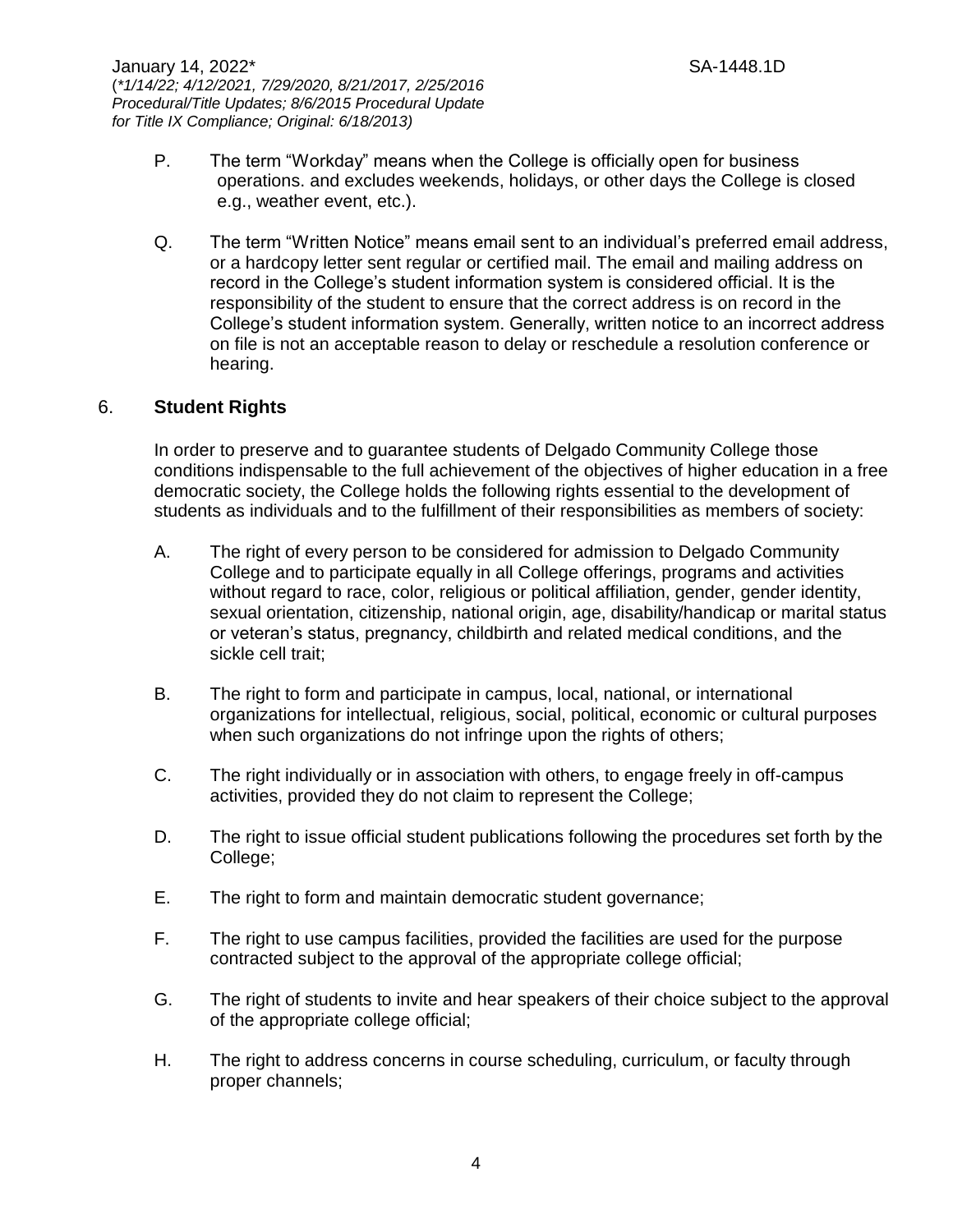- I. The right to due process in all disciplinary matters and the right to appeal to the proper authority or committee;
- J. The right to have faculty who will maintain and encourage an atmosphere of integrity;
- K. The right to file a complaint through the [Student Grievance Procedures](http://www.dcc.edu/student-services/policies/stud-policies/studentgrievanceprocedures.aspx) to the College when the student's rights have been violated; and
- L. Enumeration of certain rights herein shall not be construed as to nullify or limit other rights possessed by students.

#### 7. **Student Responsibilities**

It is the responsibility of all students to conduct themselves in a manner fitting an academic environment. Violations of the Student Code of Conduct include when the behavior or the presence of the student, in the College's sole judgment, adversely impacts or represents a threat to the College community, damages the reputation of the institution, or impairs, obstructs, or interferes with the interests and/or mission, processes, or functions of Delgado Community College. This includes wearing of styles or articles of clothing that cause disruption or intimidation of others in the learning environment or violate established classroom protocols. Behaviors conducted through electronic means through blogs, web pages, social networking sites and any other modes of electronic communication are in the public sphere, are not private, and can be subject to allegations of misconduct.

In most cases, the exercise of good sense and judgment prevail. Students must adhere to all Student Responsibility requirements as published in the [current catalog.](https://www.dcc.edu/catalog/default.aspx) This includes, but is not limited to, the student's responsibility to update contact information with the College and to check electronic communications daily. The College reserves the right to take any necessary and/or appropriate steps to protect the safety and wellbeing of the College community.

In accordance with the Student Responsibility requirements as published in the current [catalog,](https://www.dcc.edu/catalog/default.aspx) once a student formally registers for classes, the student assumes the responsibility for understanding *all* Delgado's official policies, including but not limited to the policies published in the current *Delgado Community College Catalog* and *Student Handbook*. Students are responsible for adhering to all College and System policies and procedures in any form.

The following acts as set forth by legislative act and LCTCS policy are contrary to acceptable conduct, and any student who commits or attempts to commit any acts, such as, but not limited to the following, will be subject to disciplinary proceedings: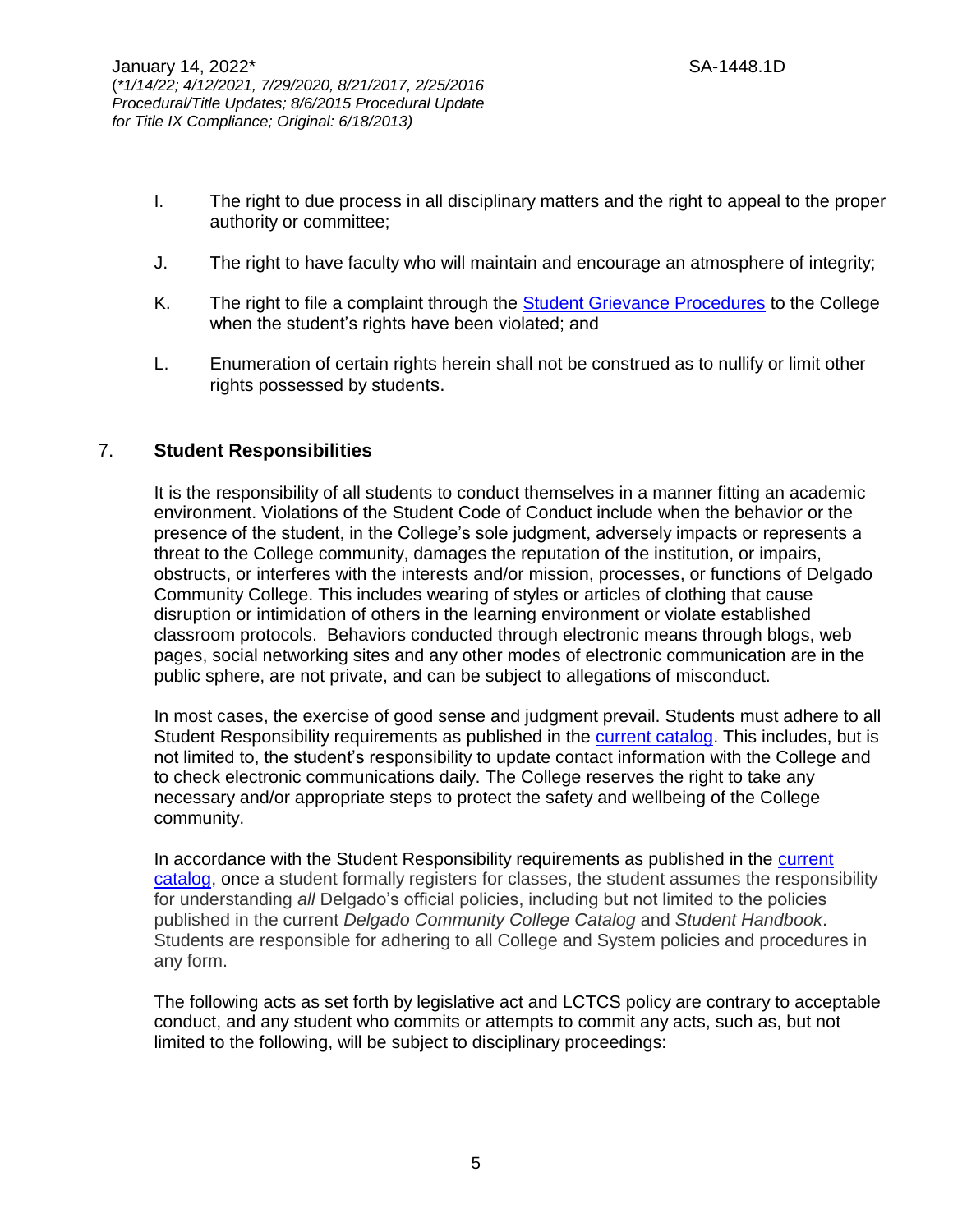January 14, 2022\* SA-1448.1D (*\*1/14/22; 4/12/2021, 7/29/2020, 8/21/2017, 2/25/2016 Procedural/Title Updates; 8/6/2015 Procedural Update for Title IX Compliance; Original: 6/18/2013)*

A. Academic dishonesty, such as cheating, plagiarism, academic misconduct, collusion, or accessory to acts of academic dishonesty. Students should be aware that personally completing assigned work is essential to learning. Students who are aware that others in a course are cheating or otherwise committing academic dishonesty have the responsibility to bring the matter to the attention of the course instructor and/or the Division Dean.

Academic honesty and intellectual integrity are fundamental to the process of learning and to evaluating academic performance. Maintaining such integrity is the responsibility of all members of the College. Academic dishonesty includes, but is not limited to the following:

- 1. *Cheating*--The act of deception by a student who misrepresents mastery of information on an academic exercise. These acts can be either premeditated or not. Examples include copying or allowing someone else to copy work of another student; using a textbook or other material during an examination; collaboration during an academic exercise or giving or receiving information; and using specially prepared materials during an academic exercise, such as notes or formula lists.
- 2. *Plagiarism*-- The inclusion of someone else's actual words or paraphrases, ideas, or data into one's own work without acknowledging the original source. The included material must have appropriate citations such as footnotes or quotation marks and identification of the sources, published or unpublished, copyrighted or not copyrighted.
- 3. *Collusion*-- The unauthorized collaboration with another person in preparing an academic exercise or committing an academic violation with another person.
- 4. *Academic Misconduct*-- The actual or attempted tampering or misuse of academic records or materials such as transcripts and examinations. Examples include stealing, buying, or otherwise obtaining all or part of an nonadministered test or academic exercise; selling, bribing or giving away all or part of an non-administered academic exercise or any information about it; changing or altering a grade book, test, change of student record form, or other official academic records of the College that would alter grades; and breaking in and/or entering a building or office for the purpose of changing a grade or tampering in any way with grades or examinations.
- 5. *Falsification/Fabrication*-- The intentional use of invented information or the falsification of research findings with the intent to deceive. Examples include citation of information not obtained from the source indicated; listing sources in a bibliography not used in the academic exercise; inventing data or source information; submitting as one's own, any academic exercise prepared totally or in part for/by another; taking a test for another student or permitting another student to take a test for oneself; submitting work previously used for credit in another course without express permission of the Instructor; and falsifying information on official school documents such as application, financial aid, and/or scholarship forms.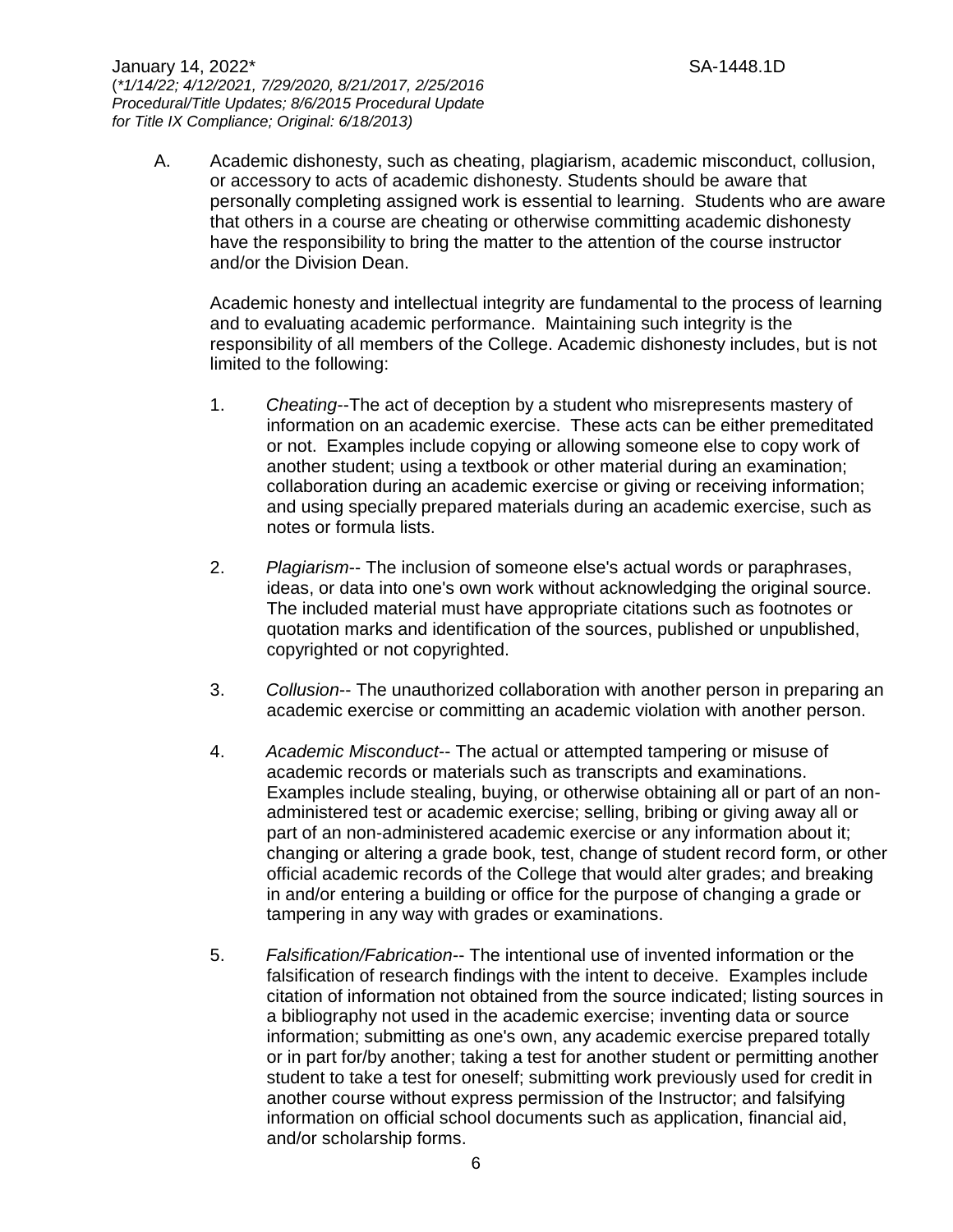6. *Accessory to Acts of Academic Dishonesty*--The act of intentionally facilitating, supporting, or conspiring with another student to commit any form of academic dishonesty.

All violations of Section A should be referred to the Instructor or via the [Incident](https://cm.maxient.com/reportingform.php?LouisianaCTCS&layout_id=5)  [Referral Form](https://cm.maxient.com/reportingform.php?LouisianaCTCS&layout_id=5) and will be dealt with through the [College's Student Judicial](http://docushare3.dcc.edu/docushare/dsweb/Get/Document-4958)  Procedures, Section I. *[Due Process for Alleged](http://docushare3.dcc.edu/docushare/dsweb/Get/Document-4958) Academic Dishonesty*. The Office of Student Life may then send the report to Campus Police as needed.

B. Harassment defined as the act of systematic and/or continued unwanted and annoying actions of one party or a group. Such actions will be considered a violation of misconduct if deemed, for example, as intimidating, disparaging, unwelcomed sexual advances, physical or verbal in nature. Furthermore, if a violation of legal statute is found to have occurred the matter may be pursued criminally.

All violations of Section B should be referred to the Title IX coordinator, Campus Police, a Confidential Advisor or via the [Incident Referral Form.](https://cm.maxient.com/reportingform.php?LouisianaCTCS&layout_id=5) Delgado Community College complies with the [Campus Sexual Misconduct Policy](https://www.dcc.edu/title-ix/default.aspx) of the Louisiana and Community and Technical College System. The Title IX Coordinator may then send the report to Campus Police or the Office of Student Life as needed.

C. Obstruction or disruption of teaching and research.

All violations of Section C should follow the College's [Classroom Disruption](http://docushare3.dcc.edu/docushare/dsweb/Get/Document-3342)  [Procedures](http://docushare3.dcc.edu/docushare/dsweb/Get/Document-3342) and, depending on the severity of the incident, may be reported either to Campus Police or via the [Incident Referral Form.](https://cm.maxient.com/reportingform.php?LouisianaCTCS&layout_id=5)

D. Obstruction or disruption of authorized college event, administrative procedure, or disciplinary procedure.

All violations of Section D should follow the College's [Student Judicial Procedures,](http://docushare3.dcc.edu/docushare/dsweb/Get/Document-4958)  Section II. *[Due Process/Judicial Procedures](http://docushare3.dcc.edu/docushare/dsweb/Get/Document-4958)* and [Distressed Student Decision Tree,](http://docushare3.dcc.edu/docushare/dsweb/Get/Document-8016) depending on the severity of the incident, be reported directly to Campus Police or the Office of Student Life via the [Incident Referral Form.](https://cm.maxient.com/reportingform.php?LouisianaCTCS&layout_id=5)

E. Unauthorized entry into or unauthorized occupation of any college facility.

All violations of Section E should follow the College's [Student Judicial Procedures,](http://docushare3.dcc.edu/docushare/dsweb/Get/Document-4958)  Section II. *[Due Process/Judicial Procedures](http://docushare3.dcc.edu/docushare/dsweb/Get/Document-4958)* and, depending on the severity of the incident, be reported directly to Campus Police via the [Incident Referral Form.](https://cm.maxient.com/reportingform.php?LouisianaCTCS&layout_id=5)

F. Verbal, emotional, or physical abuse/harm or threat thereof against any person on campus or at any college-authorized event, or other conduct which threatens or endangers the health and safety of any such person.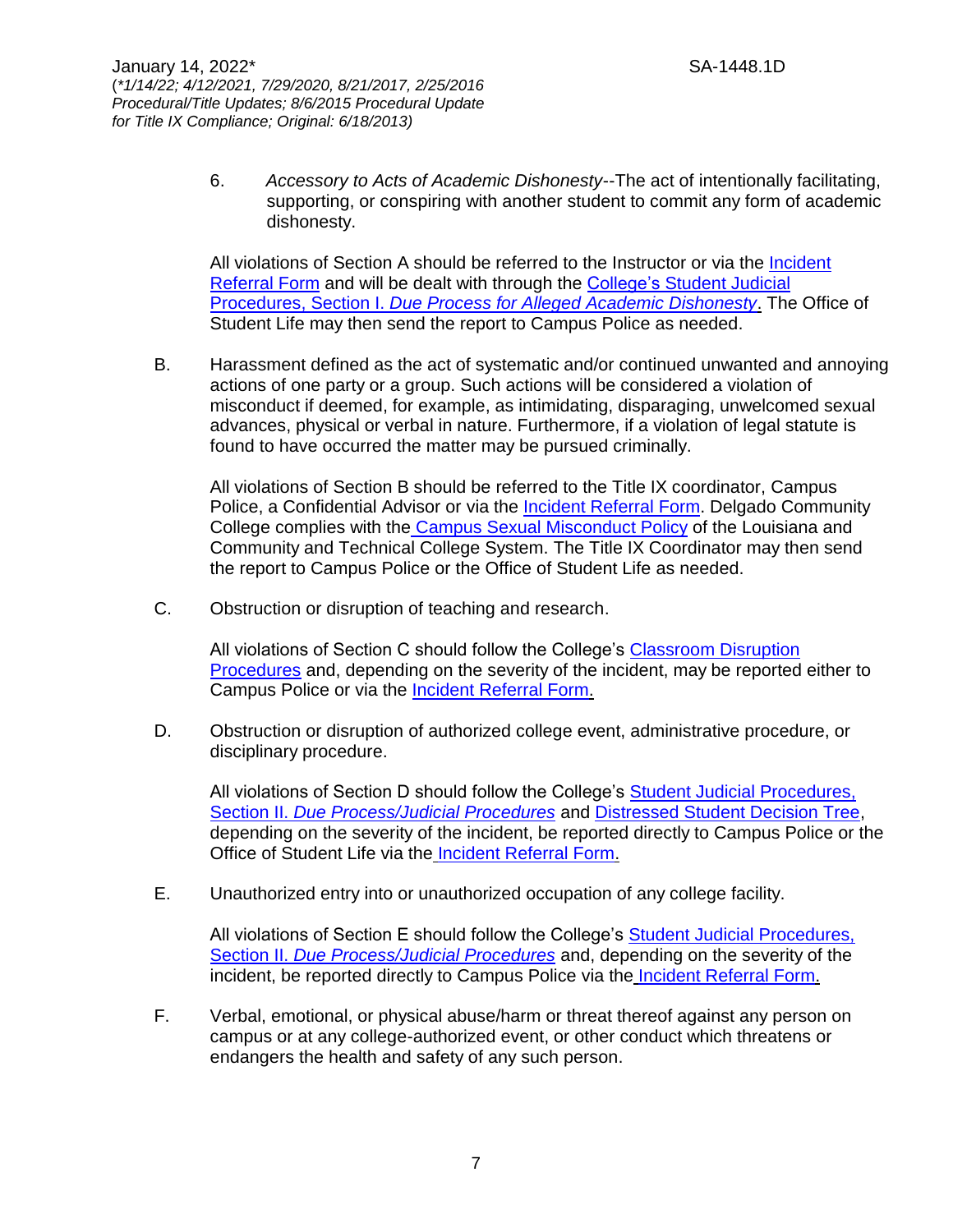All violations of Section F should follow the College's [Student Judicial Procedures,](http://docushare3.dcc.edu/docushare/dsweb/Get/Document-4958)  Section II. *[Due Process/Judicial Procedures](http://docushare3.dcc.edu/docushare/dsweb/Get/Document-4958)*. Depending on the nature and severity of the incident, a report should be made directly to Campus Police or the Office of Student Life via the [Incident Referral Form.](https://cm.maxient.com/reportingform.php?LouisianaCTCS&layout_id=5)

G. Theft or damage to personal property or to the property of the College or injury to a person on the campus.

All violations of Section G should follow the College's [Student Judicial Procedures,](http://docushare3.dcc.edu/docushare/dsweb/Get/Document-4958)  Section II. *[Due Process/Judicial Procedures](http://docushare3.dcc.edu/docushare/dsweb/Get/Document-4958)*. Depending on the nature and severity of the incident, a report should be made directly to Campus Police or the Office of Student Life via the [Incident Referral Form.](https://cm.maxient.com/reportingform.php?LouisianaCTCS&layout_id=5)

H. Intentional interference with the right of access to college facilities or with any lawful right of any person on the campus.

All violations of Section H should follow the College's [Student Judicial Procedures,](http://docushare3.dcc.edu/docushare/dsweb/Get/Document-4958)  Section II. *[Due Process/Judicial Procedures](http://docushare3.dcc.edu/docushare/dsweb/Get/Document-4958)*. Depending on the nature and severity of the incident, a report should be made directly to Campus Police or the Office of Student Life via the [Incident Referral Form.](https://cm.maxient.com/reportingform.php?LouisianaCTCS&layout_id=5)

I. Setting a fire on campus without proper authority.

All violations of Section I should be reported directly to Campus Police and then to the Office of Student Life via the [Incident Referral Form](https://cm.maxient.com/reportingform.php?LouisianaCTCS&layout_id=5) and follow the College's [Student](http://docushare3.dcc.edu/docushare/dsweb/Get/Document-4958)  Judicial Procedures, Section II. *[Due Process/Judicial Procedures](http://docushare3.dcc.edu/docushare/dsweb/Get/Document-4958)*.

J. Unauthorized use or possession of fire arms, ammunition, or other dangerous weapons, substances, or materials on the campus.

All violations of Section J should be reported directly to Campus Police and then to the Office of Student Life via the [Incident Referral Form](https://cm.maxient.com/reportingform.php?LouisianaCTCS&layout_id=5) and follow the College's [Student](http://docushare3.dcc.edu/docushare/dsweb/Get/Document-4958)  Judicial Procedures, Section II. *[Due Process/Judicial Procedures](http://docushare3.dcc.edu/docushare/dsweb/Get/Document-4958)*.

K. Knowingly furnishing false information to the College, which includes but is not limited to false reporting or false accusations.

All violations of Section K should follow the College's [Student Judicial Procedures,](http://docushare3.dcc.edu/docushare/dsweb/Get/Document-4958)  Section II. *[Due Process/Judicial Procedures](http://docushare3.dcc.edu/docushare/dsweb/Get/Document-4958)* and, depending on the severity of the incident, be reported directly to Campus Police or the Office of Student Life via the [Incident Referral Form.](https://cm.maxient.com/reportingform.php?LouisianaCTCS&layout_id=5)

L. Forgery, alteration, or misuse of college documents, records or identification.

All violations of Section L should follow the College's **Student Judicial Procedures**, Section II. *[Due Process/Judicial Procedures](http://docushare3.dcc.edu/docushare/dsweb/Get/Document-4958)* and, depending on the severity of the incident, be reported directly to Campus Police or the Office of Student Life via the [Incident Referral Form.](https://cm.maxient.com/reportingform.php?LouisianaCTCS&layout_id=5)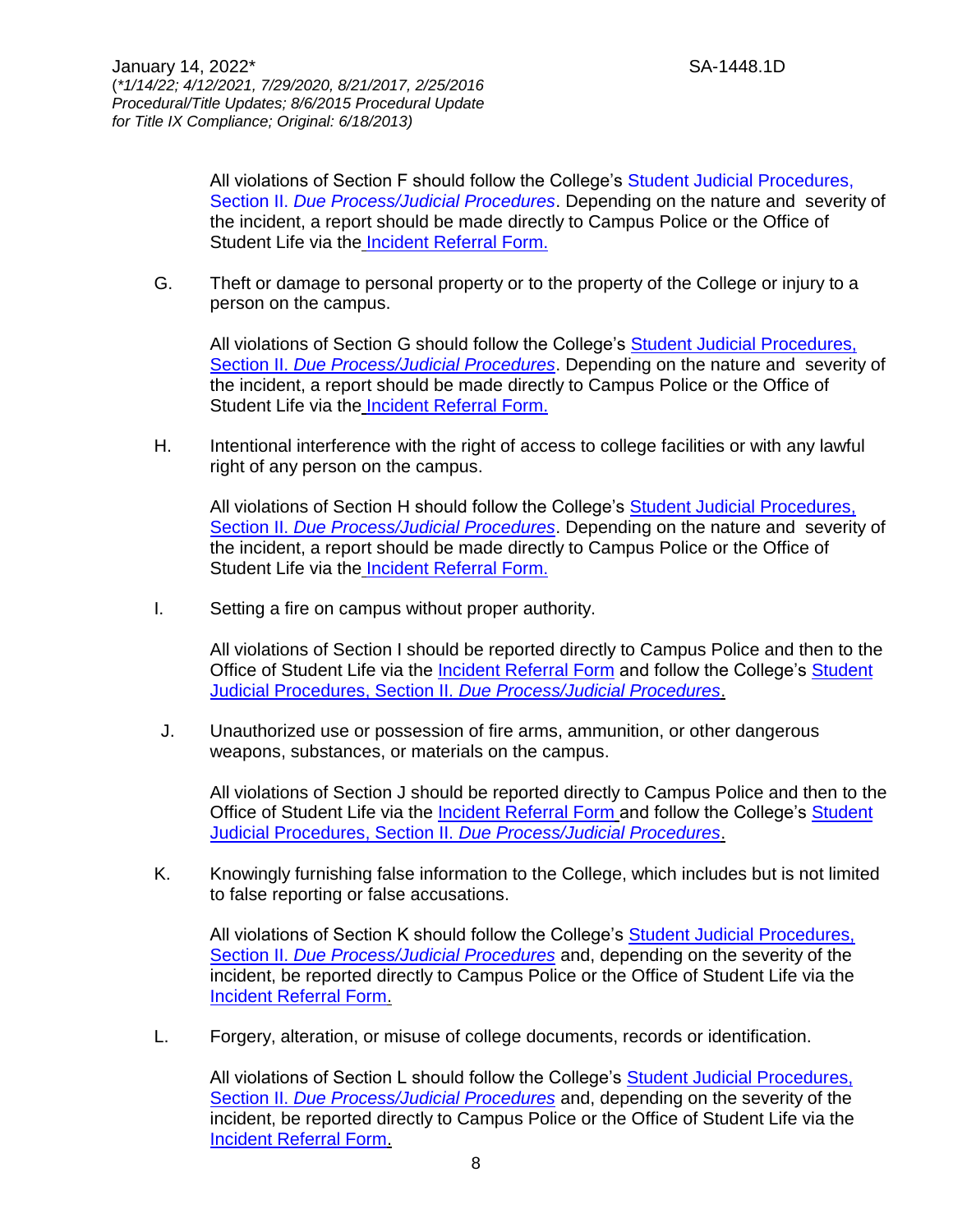M. Use, possession or distribution of narcotic or dangerous drugs such as marijuana, hallucinogens, and other drugs which are not prescribed or expressly permitted by law.

All violations of Section M should be reported directly to Campus Police and then to the Office of Student Life via the [Incident Referral Form](https://cm.maxient.com/reportingform.php?LouisianaCTCS&layout_id=5) and follow the College's [Student Judicial Procedures, Section II.](http://docushare3.dcc.edu/docushare/dsweb/Get/Document-4958) *Due Process/Judicial Procedures*.

N. Failure to comply with the directives of campus officials and law enforcement officers acting in performance of their duties, to identify oneself to these officials and officers when requested to do so, or failure to respond to requests for information.

All violations of Section N should follow the College's [Student Judicial Procedures,](http://docushare3.dcc.edu/docushare/dsweb/Get/Document-4958)  Section II. *[Due Process/Judicial Procedures](http://docushare3.dcc.edu/docushare/dsweb/Get/Document-4958)* and, depending on the severity of the incident, be reported directly to Campus Police or the Office of Student Life via the [Incident Referral Form.](https://cm.maxient.com/reportingform.php?LouisianaCTCS&layout_id=5)

O. Conduct which adversely affects the student's suitability as a member of the academic community (such as drunkenness, use of profanity, or behavior deemed unbecoming of a student).

All violations of Section O should follow the College's [Student Judicial Procedures,](http://docushare3.dcc.edu/docushare/dsweb/Get/Document-4958)  Section II. *[Due Process/Judicial Procedures](http://docushare3.dcc.edu/docushare/dsweb/Get/Document-4958)* and, depending on the severity of the incident, be reported directly to Campus Police or the Office of Student Life via the [Incident Referral Form.](https://cm.maxient.com/reportingform.php?LouisianaCTCS&layout_id=5)

P. Violating the [Tobacco-Free College policy](http://docushare3.dcc.edu/docushare/dsweb/Get/Document-38/) in accordance with Louisiana Revised Statutes 40:1300.251-263.

All violations of Section P should be reported directly to Campus Police and then to the Office of Student Life via the [Incident Referral Form](https://cm.maxient.com/reportingform.php?LouisianaCTCS&layout_id=5) and follow the College's [Student Judicial Procedures, Section II.](http://docushare3.dcc.edu/docushare/dsweb/Get/Document-4958) *Due Process/Judicial Procedures*.

Q. Gambling in any form on College property.

All violations of Section Q should be reported directly to Campus Police and then to the Office of Student Life via the [Incident Referral Form](https://cm.maxient.com/reportingform.php?LouisianaCTCS&layout_id=5) and follow the College's [Student Judicial Procedures, Section II.](http://docushare3.dcc.edu/docushare/dsweb/Get/Document-4958) *Due Process/Judicial Procedures*.

R. Use or possession of any alcoholic beverage on campus or at College-related activities occurring off site, except at functions as approved by the Chancellor.

All violations of Section R should be reported directly to Campus Police and then to the Office of Student Life via the [Incident Referral Form](https://cm.maxient.com/reportingform.php?LouisianaCTCS&layout_id=5) and follow the College's [Student Judicial Procedures, Section II.](http://docushare3.dcc.edu/docushare/dsweb/Get/Document-4958) *Due Process/Judicial Procedures*.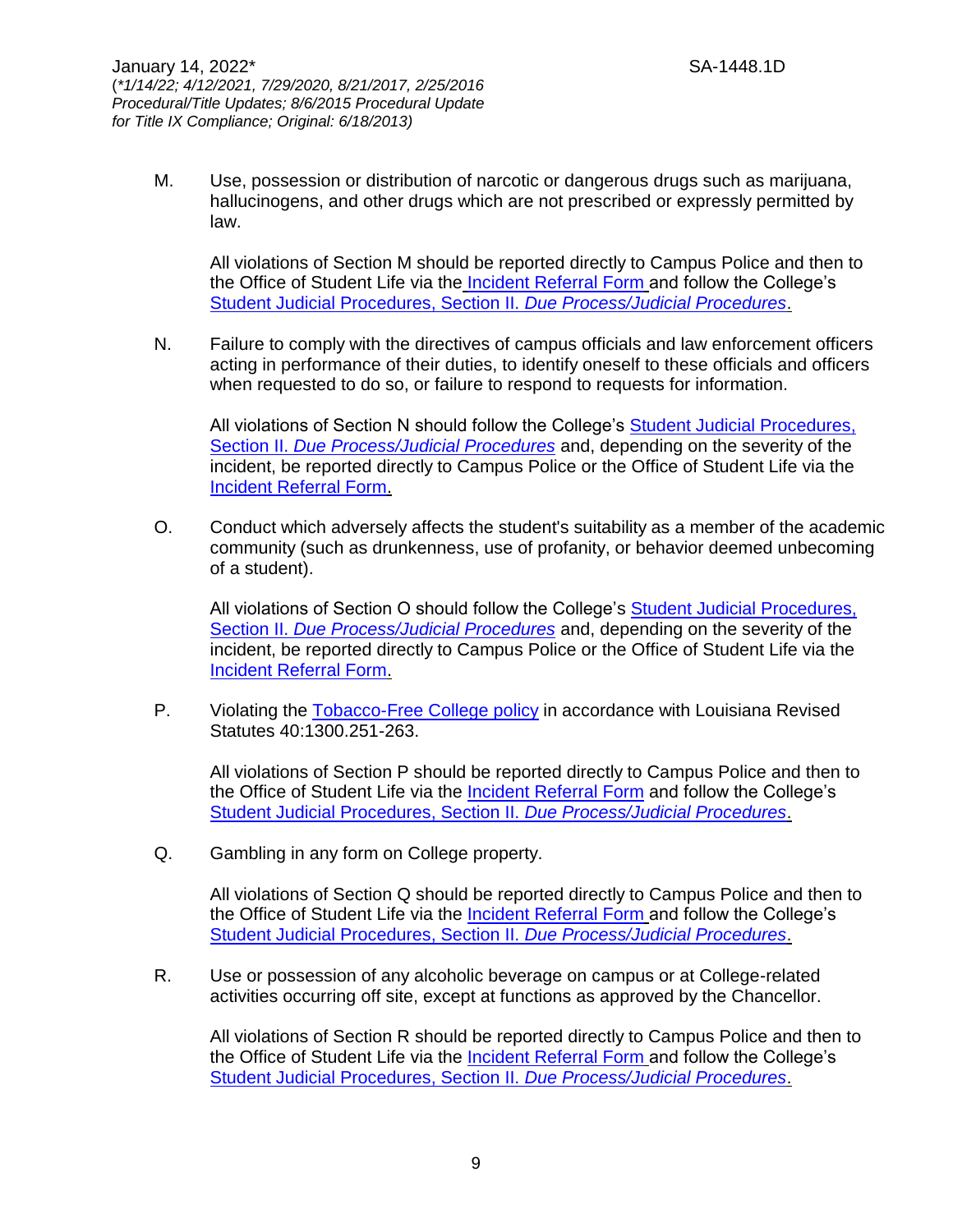S. Misuse or Abuse of Technology Equipment, Programs, Mobile and Web-based Applications, Resources, or Data - Unauthorized use of technology resources or use of technology resources for unauthorized purposes is prohibited by the College's [Information Technology Security](http://docushare3.dcc.edu/docushare/dsweb/Get/Document-2752) policy. This may include but is not limited to such activities as misrepresenting a student's identity in any authentication and [identity](http://docushare3.dcc.edu/docushare/dsweb/Get/Document-5470)  [verification process,](http://docushare3.dcc.edu/docushare/dsweb/Get/Document-5470) accessing or copying programs, records, or data belonging to the College or another user without permission; attempting to breach the security of another user's account or deprive another user of access to the College's technology resources; knowingly or carelessly performing an act that will interfere with the normal operation of computers, terminals, peripherals, or networks; using the College's technology resources for personal or financial gain; allowing non-college personnel access to college technology resources; displaying obscene, lewd, or sexually harassing images or text in use of college technology services; transporting copies of College programs, records, or data to another person or computer site without written authorization; attempting to destroy or modify programs, records or data belonging to the College or another user.

All violations of Section S should follow the College's Student Judicial Procedures, Section II. *[Due Process/Judicial Procedures](http://docushare3.dcc.edu/docushare/dsweb/Get/Document-4958)* and, depending on the severity of the incident, be reported directly to Campus Police or the Office of Student Life via the [Incident Referral Form.](https://cm.maxient.com/reportingform.php?LouisianaCTCS&layout_id=5)

T. Aiding or inciting others to commit any act set forth above.

All violations of Section T should follow the College's [Student Judicial Procedures,](http://docushare3.dcc.edu/docushare/dsweb/Get/Document-4958)  Section II. *[Due Process/Judicial Procedures](http://docushare3.dcc.edu/docushare/dsweb/Get/Document-4958)* and, depending on the severity of the incident, be reported directly to Campus Police or the Office of Student Life via the [Incident Referral Form.](https://cm.maxient.com/reportingform.php?LouisianaCTCS&layout_id=5)

### 8. **Due Process/Judicial Procedures**

The College provides for due process in academic dishonesty and disciplinary matters through the procedures established in the [Delgado Student Judicial Procedures.](http://docushare3.dcc.edu/docushare/dsweb/Get/Document-4958)

### 9. **Cancellation**

This policy and procedures memorandum replaces the most recent procedural update of policy and procedures memorandum SA-1448.1D, *Student Judicial Code*, dated April 12, 2021.